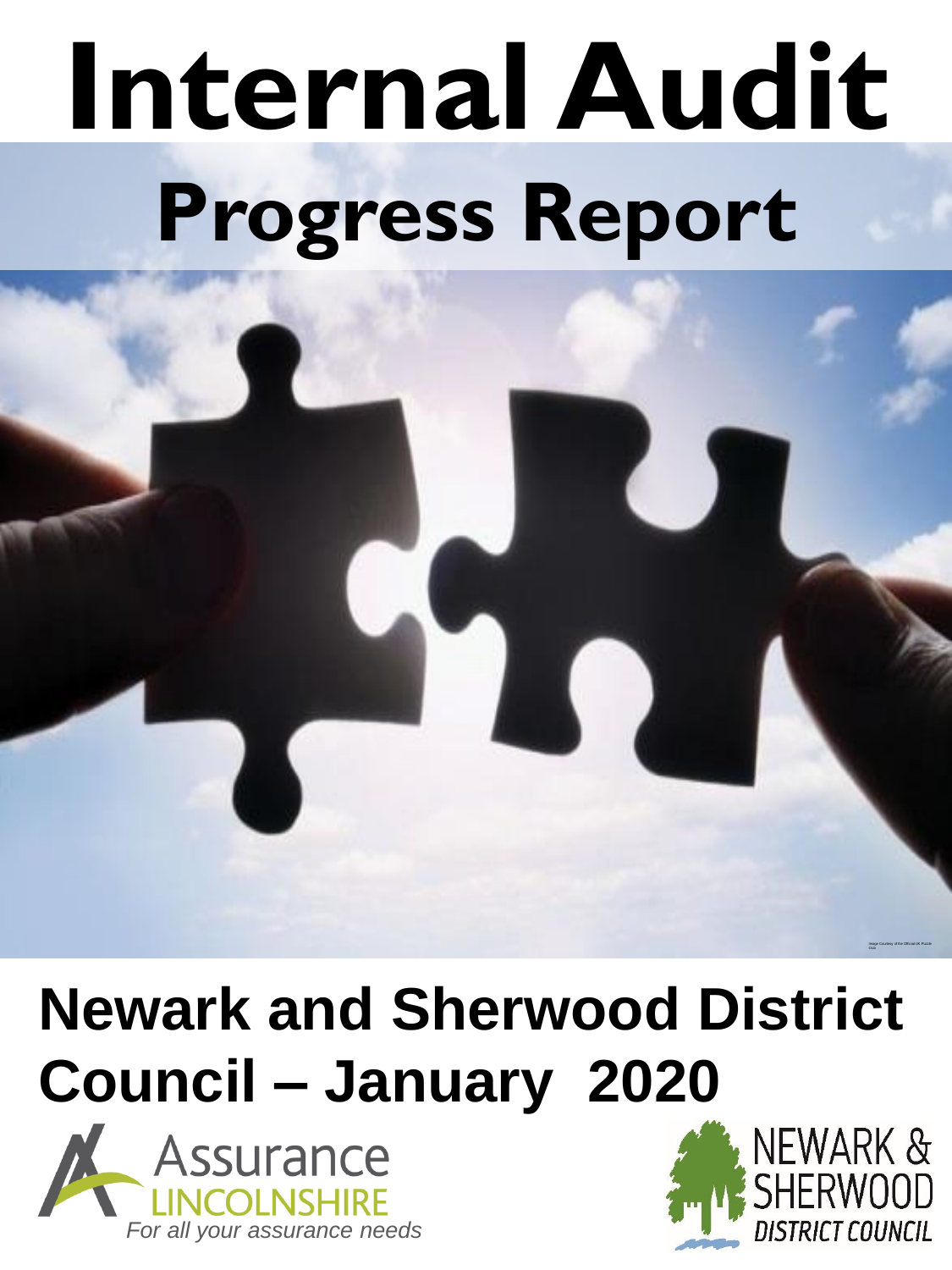# **Contents**

### **Key Messages** Page 2

| <b>Introduction</b><br><b>Summary</b><br><b>Assurances</b>                                                                                                                                                                        |        |
|-----------------------------------------------------------------------------------------------------------------------------------------------------------------------------------------------------------------------------------|--------|
| <b>Internal Audit work completed</b>                                                                                                                                                                                              | Page 3 |
| <b>Overview of Assurances</b><br><b>Audit Reports at Draft</b><br><b>Work in Progress</b><br><b>Other work</b><br><b>Changes to the audit plan</b><br><b>Other matters of Interest</b>                                            |        |
| <b>Benchmarking</b>                                                                                                                                                                                                               | Page 4 |
| <b>Key Performance Indicators</b>                                                                                                                                                                                                 |        |
| <b>Other Matters of Interest</b>                                                                                                                                                                                                  | Page 5 |
| <b>CIPFA Financial Management Code 2019</b>                                                                                                                                                                                       |        |
| <b>Appendices</b>                                                                                                                                                                                                                 | Page 6 |
| <b>Assurance Definitions &amp; recommendation ranking</b><br><b>Audits with Limited Assurance</b><br><b>Details of Outstanding Actions for Limited Reports</b><br><b>Details of Overdue Actions</b><br>2019/20 Audit Plan to Date |        |
| Lucy Pledge - Audit and Risk Manager (Head of Internal Audit)<br>lucy.pledge@lincolnshire.gov.uk                                                                                                                                  |        |

**Emma Bee –** Audit Manager **[Emma.bee@lincolnshire.gov.uk](mailto:rachel.abbott@lincolnshire.gov.uk)**

**Amanda Hunt -** Principal **[Amanda.hunt@newark-sherwooddc.gov.uk](mailto:Lucy.pledge@lincolnshire.gov.uk)**

This report has been prepared solely for the use of Members and Management of Newark and Sherwood District Council. Details may be made available to specified external organisations, including external auditors, but otherwise the report should not be used or referred to in whole or in part without prior consent. No responsibility to any third party is accepted as the report has not been prepared, and is not intended for any other purpose.

The matters raised in this report are only those that came to our attention during the course of our work – there may be weaknesses in governance, risk management and the system of internal control that we are not aware of because they did not form part of our work programme, were excluded from the scope of individual audit engagements or were not bought to our attention. The opinion is based solely the work undertaken as part of the agreed internal audit plan.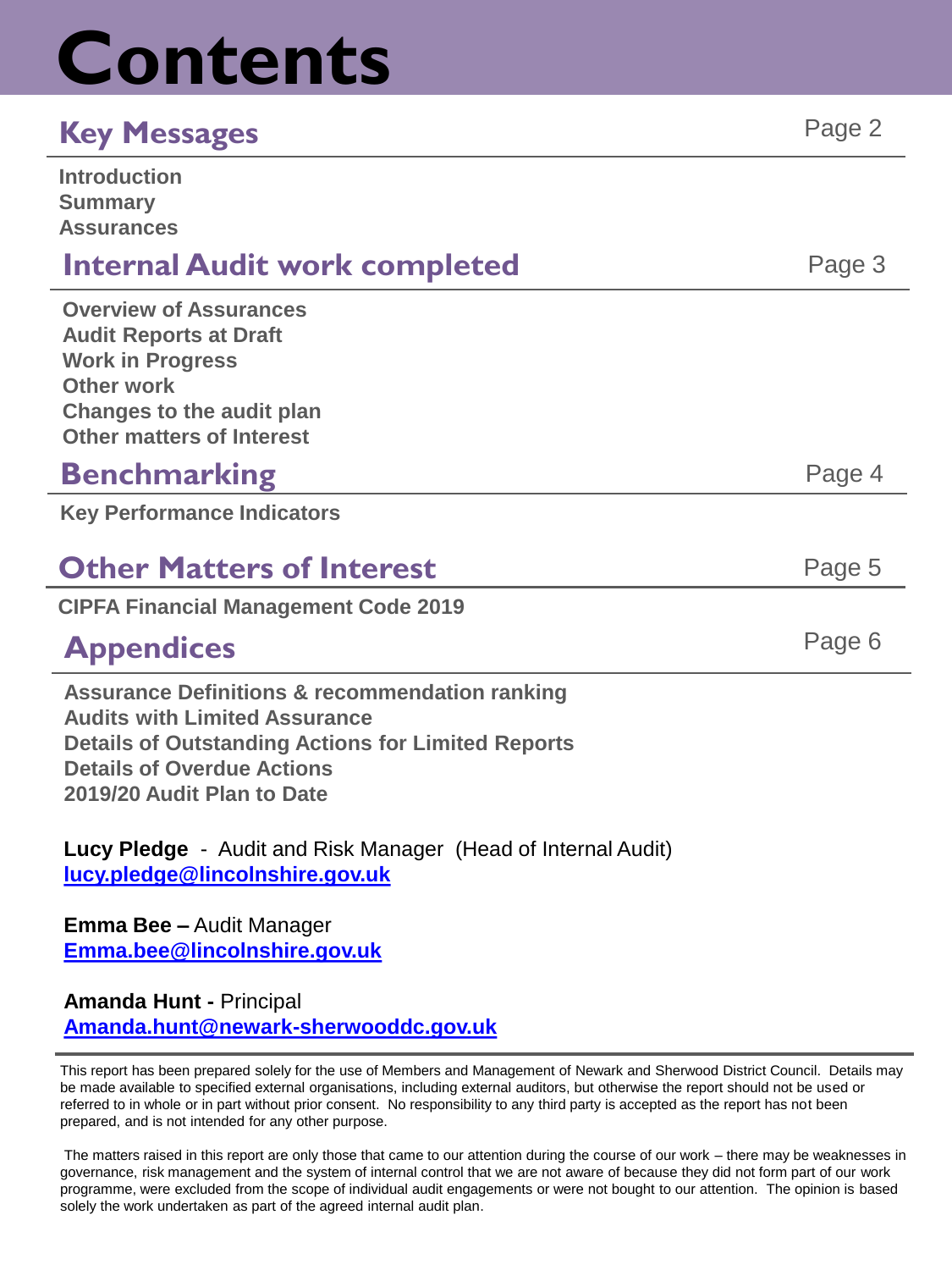# **Introduction**

The purpose of this report is to:

- Provide details of the audit work during the period October 2019 to 31 January 2020
- Advise on progress with the 2019/20 plan and outstanding work carried forward from 2018/19
- Raise any other matters that may be relevant to the Audit Committee role

### **Key Messages**

During the period we have completed one assurance audit and have 9 audits currently in progress with 5 of these at draft report stage. The 4 which are currently in progress include:-

- Key Controls Final testing
- Corporate Planning Initial testing started, delayed due to client staff absence
- Buttermarket Testing started
- Procurement Final testing

We have also completed the combined assurance work and 2020/21 planning. Further details of the audits is provided within the body of this report and Appendix 5.

There are 7 audits remaining for this quarter, only 1 of which is delayed, Performance. This has been affected by the delays with the corporate planning audit as the two are linked.

Overall there are 39 agreed actions remaining to be implemented (8 'High' and 31 'Medium'). There are no actions which are overdue. There have been a total of 21 extensions granted all of which have been approved by Directors as required by the process. Appendix 4 provides the breakdown of these.

We have now issued a total of 3 Limited reports and no Low reports this year. Appendix 2 provides the summary for the Limited report issued this quarter and Appendix 3 shows all of the outstanding actions for the reports previously issued. Managers will provide an update on the implementation of the recommendations within these appendices.



\*Note: The assurance expressed is at the time of issue of the report but before the full implementation of the agreed management action plan. The definitions for each level are shown in Appendix 1. Page 1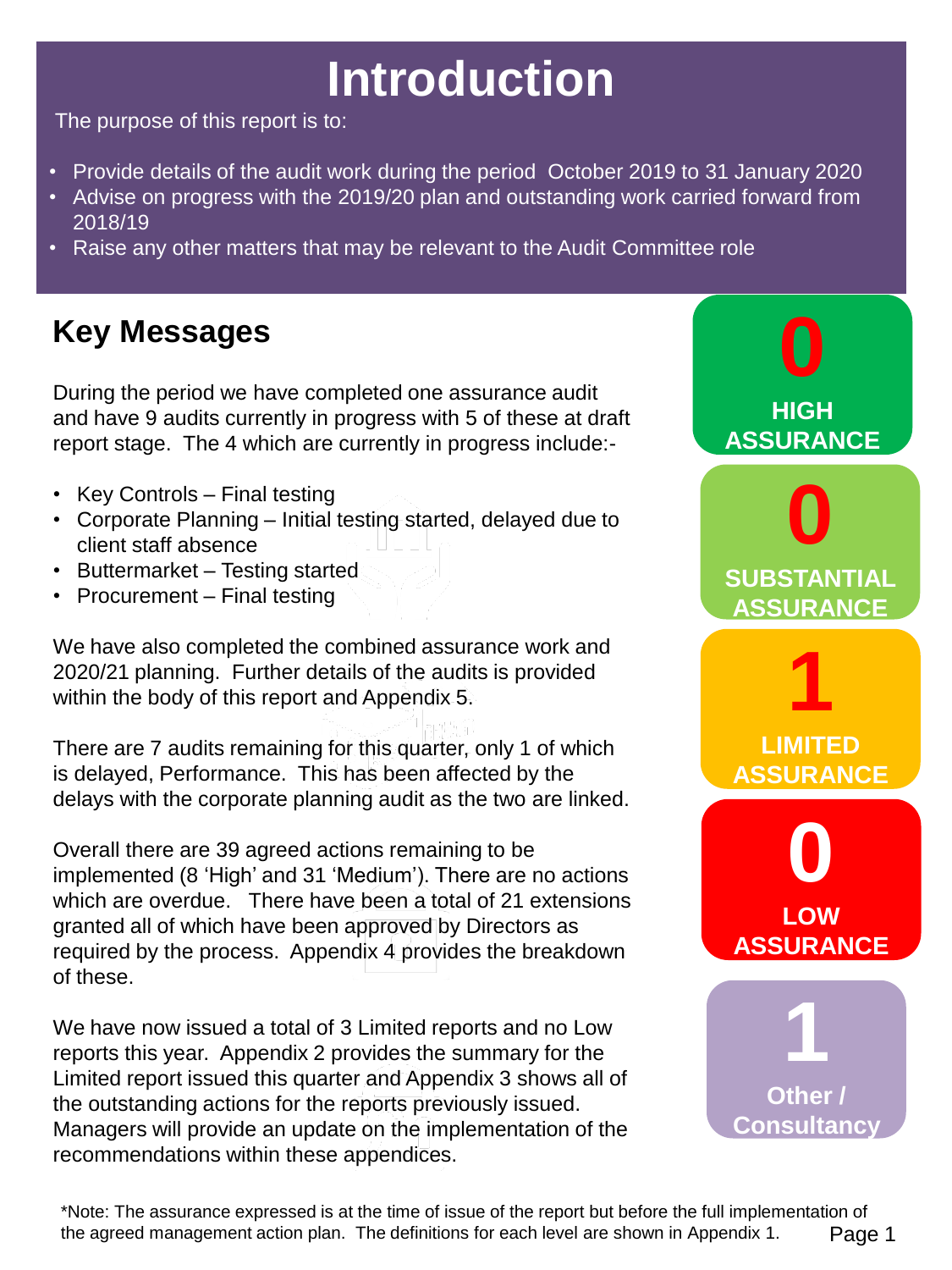#### **Overview of Assurances**

# **Limited Assurance**

Our overall assurance rating for the Business Continuity follow-up audit is limited. At this stage, we are unable to give a higher rating due to the fact that the Business Impact Assessments (BIA) and service plans are incomplete. However, most of the actions are being progressed and therefore, the direction of travel is positive. The vacancy within the team has been filled, meaning that risk 4 has now progressed. The majority of the risks should move to green as they become more integrated into business as usual.

It is important to note, that greater progress has occurred on the Emergency Planning side due to the fact that it is public facing and will significantly affect reputation if anything was to go wrong. As a result of this, Emergency Planning has taken priority over Business Continuity in recent months.

The Corporate Business Continuity Plan was approved by SLT in March 2018, which includes alternative locations, critical services and recovery requirements. The only addition necessary to the appendices is a contact list that should be available on senior staff copies.

#### **Business Continuity – Follow-up**

The Corporate BCP is scheduled to go to SLT for review every 6 months and the Emergency Planning Officer has the responsibility to review the plan every 3 years. However, they have verbally told us that they will informally review it annually.

BCM hasn't become part of the appraisal process however, we don't feel that it is necessary for every employee. Although, critical services like ICT should have BCM as a part of their appraisal.

The Emergency Planning Officer has started training Business Managers by taking them through a presentation about BC and how to fill out the BIA and service plan. Workshops have been suggested as a follow up form of training but there is no formal plan in place to roll out training to lower level employees.

Roles and responsibilities have been outlined in the Corporate BCP including a lead from SLT being responsible for ensuring that BIA are completed, which is good as it means that they can be held to account at SLT meetings.

As the service plans haven't been finished yet, there has been no testing of the current corporate BCP.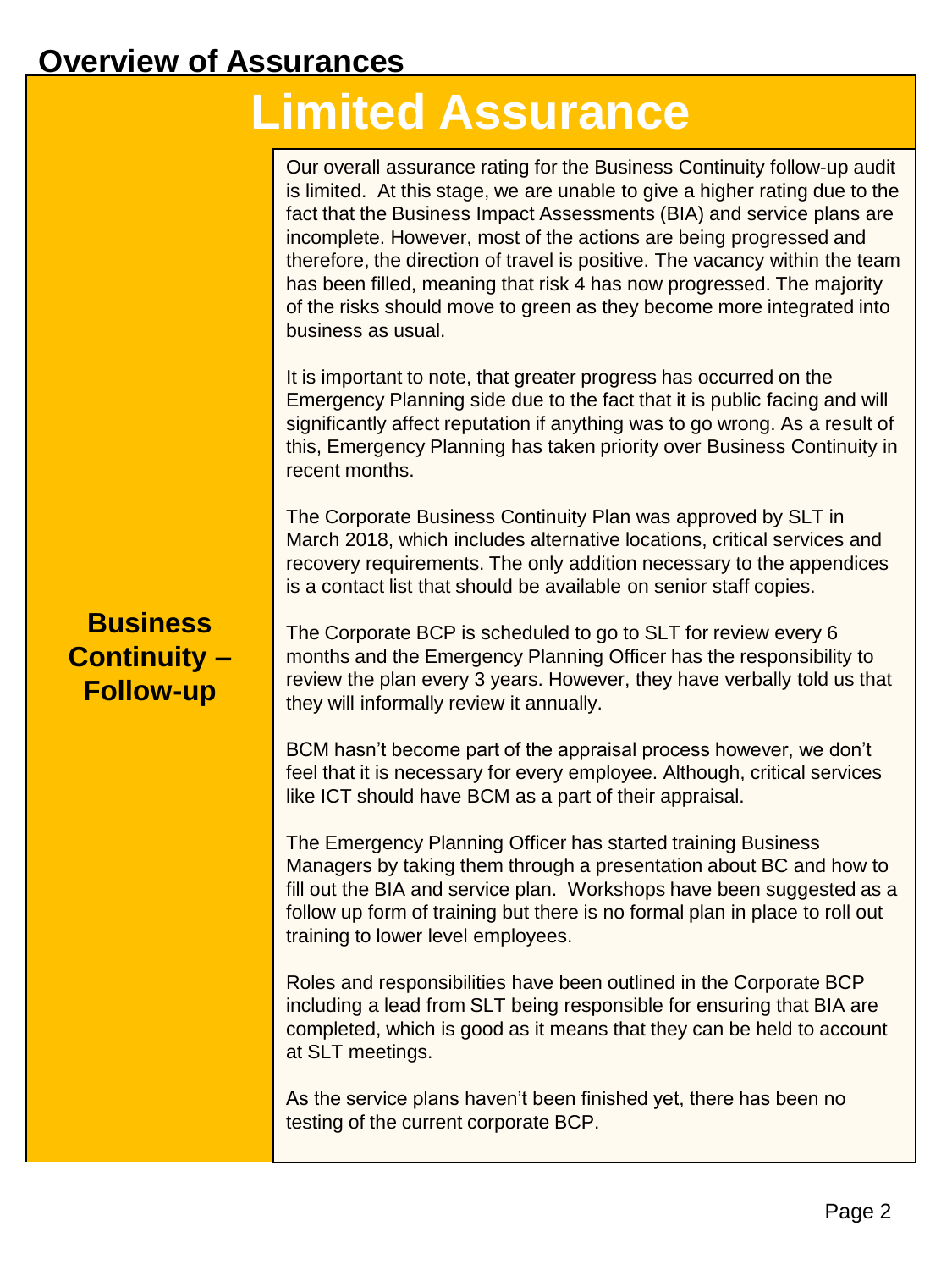

#### **Audits reports at draft**

We have 5 audit's at draft report stage:

- Building Control
- Project / Programme Management
- Commercialisation
- ICT incident Management
- ICT Patch Management and Change **Control**

These will be reported to the committee in detail once finalised.

#### **Work in Progress**

We also have 4 audits in progress :

- Key Controls
- Corporate Planning
- Buttermarket
- Procurement

Details of these can be seen in the 2019/20 plan at Appendix 5.

### **Other work**

Assurance mapping is now complete and the report is included on the agenda for the February Audit and Accounts Committee.

#### **Changes to the Plan**

We have not made any further changes to the plan since the previous Committee.

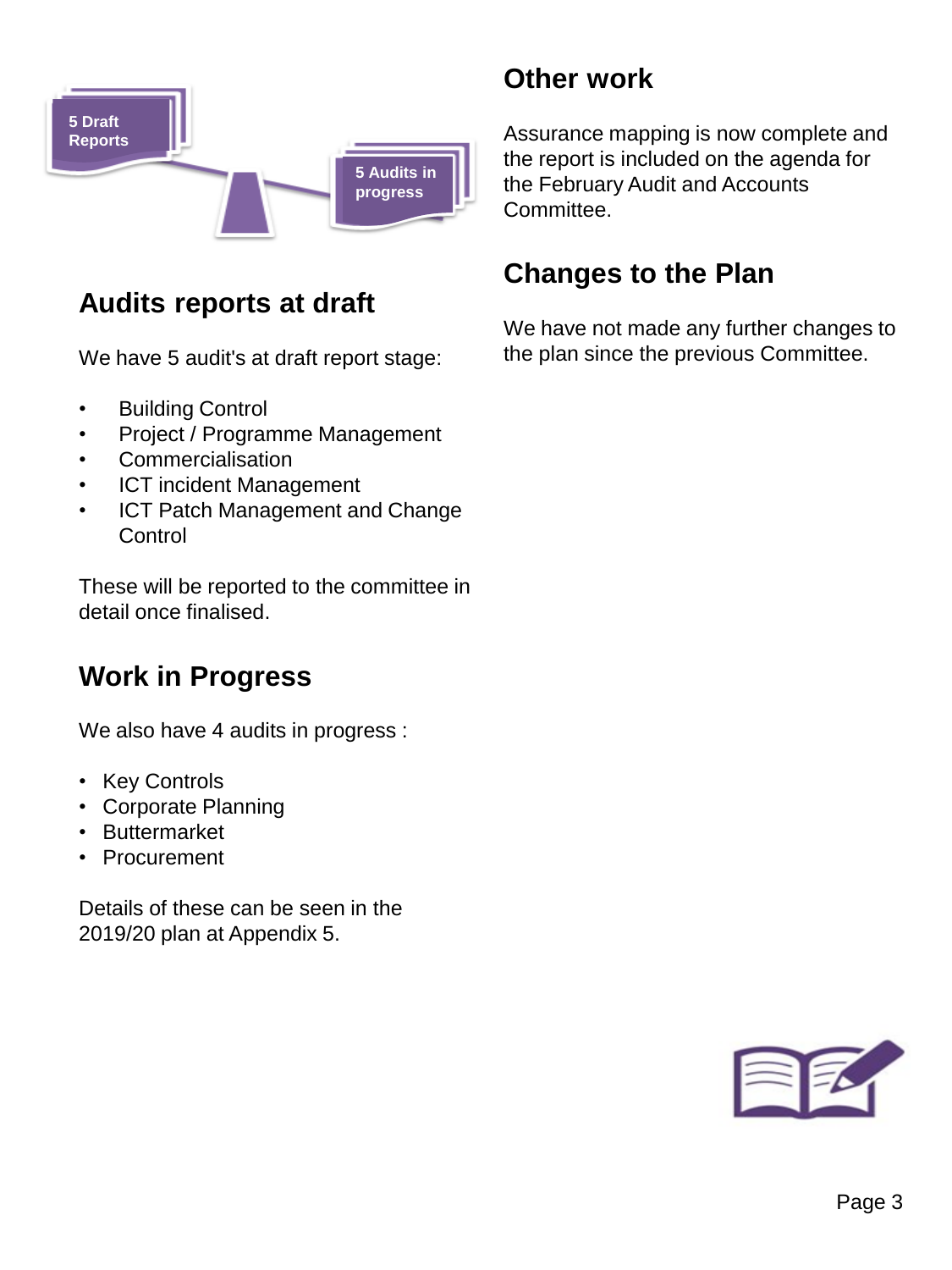



Internal Audit's performance is measured against a range of indicators. The statistics below show our performance on key indicators year to date.

# **Performance on Key Indicators**



# **Rated our service Good to Excellent**



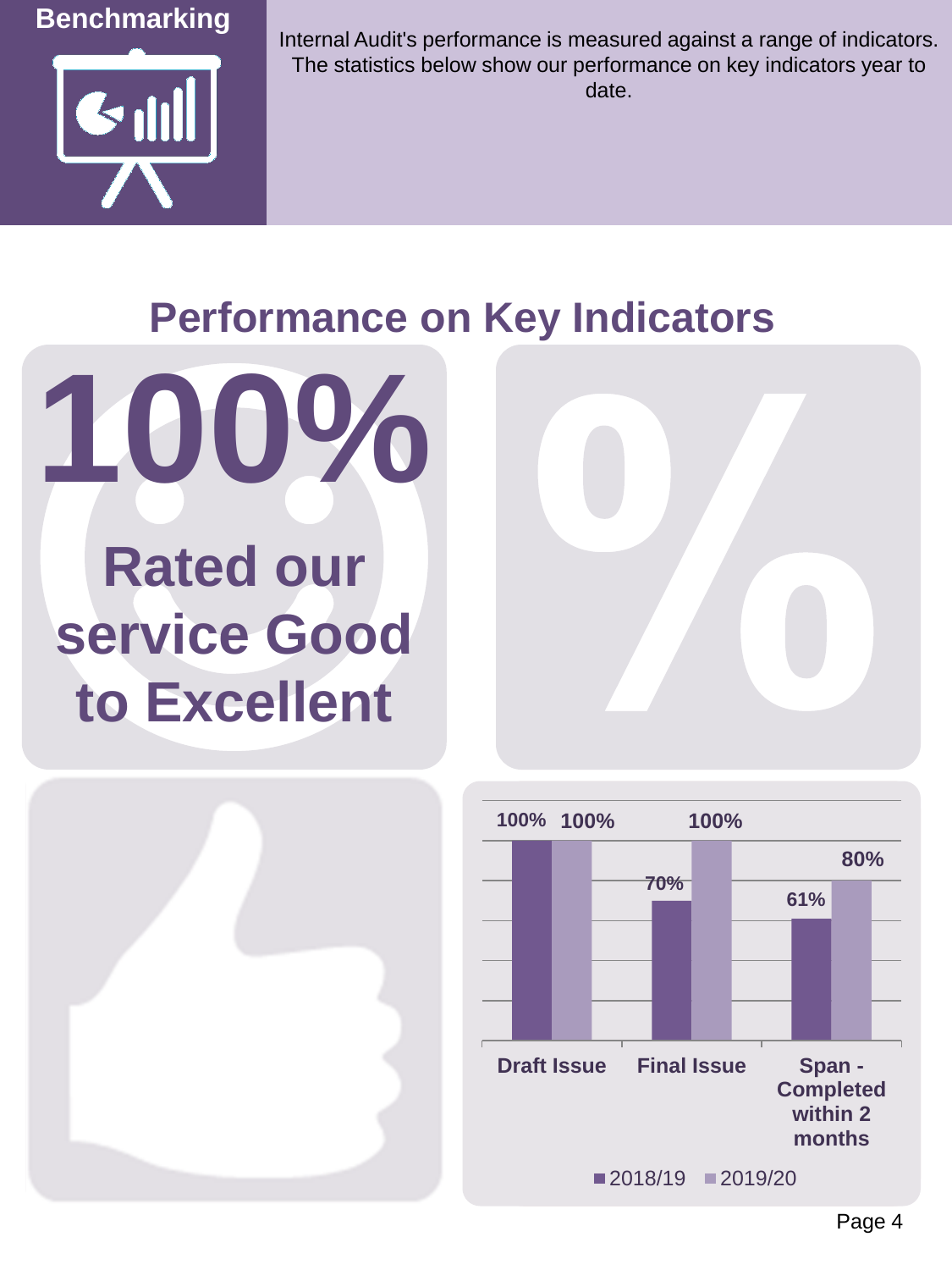

# **Other Matters of Interest**

A summary of matters that will be of particular interest to Audit Committee Members

#### **CIPFA Financial Management Code 2019**

CIPFA have updated their financial management code for UK Local Authorities to acknowledge the pressures of a tightening fiscal landscape.

The Financial Management Code (FM Code) is designed to support good practice in financial management and to assist local authorities in demonstrating their financial sustainability. The FM Code therefore for the first time sets the standards of financial management for local authorities.

The FM Code is based on a series of principles supported by specific standards which are considered necessary to provide the strong foundation to:

- Financially manage the short, medium and long-term finances of a local authority
- Manage financial resilience to meet unforeseen demands on services
- Manage unexpected shocks in their financial circumstances

Each local authority (and those bodies designated to apply the FM Code) must demonstrate that the requirements of the code are being satisfied. Demonstrating this compliance with the FM Code is a collective responsibility of elected members, the chief finance officer (CFO) and their professional colleagues in the leadership team.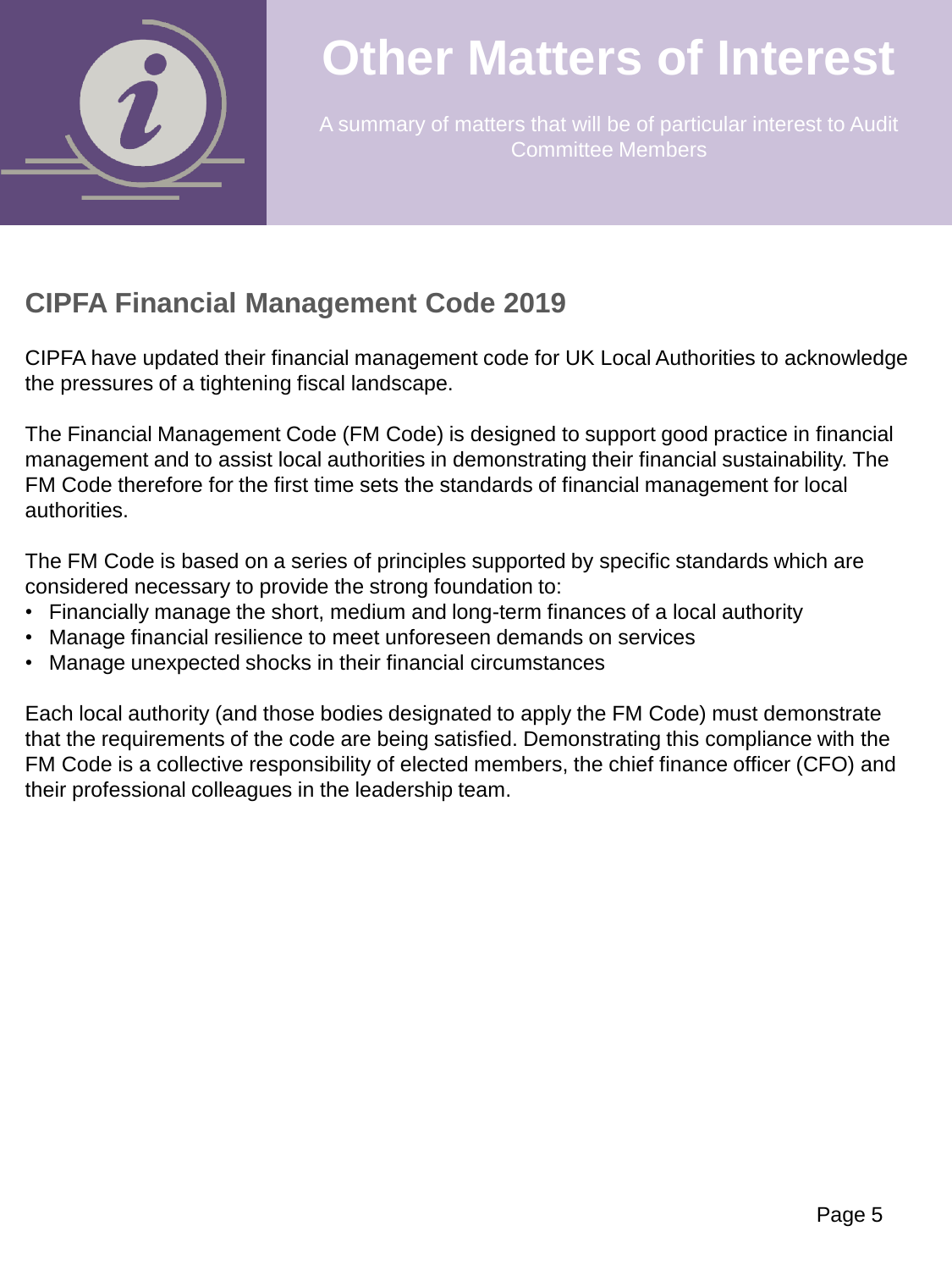# **Appendix 1 Definitions**

objectives is high.

**Ranking of Recommendations**

system to exist.

| <b>Assurance</b>   |                                                                                                                                                                                                                                                                                                                                                                                                                                                                                                                                 |
|--------------------|---------------------------------------------------------------------------------------------------------------------------------------------------------------------------------------------------------------------------------------------------------------------------------------------------------------------------------------------------------------------------------------------------------------------------------------------------------------------------------------------------------------------------------|
| <b>High</b>        | Our critical review or assessment on the activity gives us a high level of<br>confidence on service delivery arrangements, management of risks, and the<br>operation of controls and / or performance.<br>The risk of the activity not achieving its objectives or outcomes is low. Controls<br>have been evaluated as adequate, appropriate and are operating effectively.                                                                                                                                                     |
| <b>Substantial</b> | Our critical review or assessment on the activity gives us a substantial level of<br>confidence (assurance) on service delivery arrangements, management of<br>risks, and operation of controls and / or performance.<br>There are some improvements needed in the application of controls to manage<br>risks. However, the controls have been evaluated as adequate, appropriate<br>and operating sufficiently so that the risk of the activity not achieving its<br>objectives is medium to low.                              |
| <b>Limited</b>     | Our critical review or assessment on the activity gives us a limited level of<br>confidence on service delivery arrangements, management of risks, and<br>operation of controls and / or performance.<br>The controls to manage the key risks were found not always to be operating or<br>are inadequate. Therefore, the controls evaluated are unlikely to give a<br>reasonable level of confidence (assurance) that the risks are being managed<br>effectively. It is unlikely that the activity will achieve its objectives. |
| Low                | Our critical review or assessment on the activity identified significant concerns<br>on service delivery arrangements, management of risks, and operation of<br>controls and / or performance.<br>There are either gaps in the control framework managing the key risks or the<br>controls have been evaluated as not adequate, appropriate or are not being                                                                                                                                                                    |

effectively operated. Therefore the risk of the activity not achieving its

significant risk of loss or damage to Council assets, information or reputation.

embarrassment. Necessary for sound internal control and confidence in the

High Necessary due to statutory obligation, legal requirement, Council policy or

**Medium** Could cause limited loss of assets or information or adverse publicity or

**Low** Current procedure is not best practice and could lead to minor inefficiencies.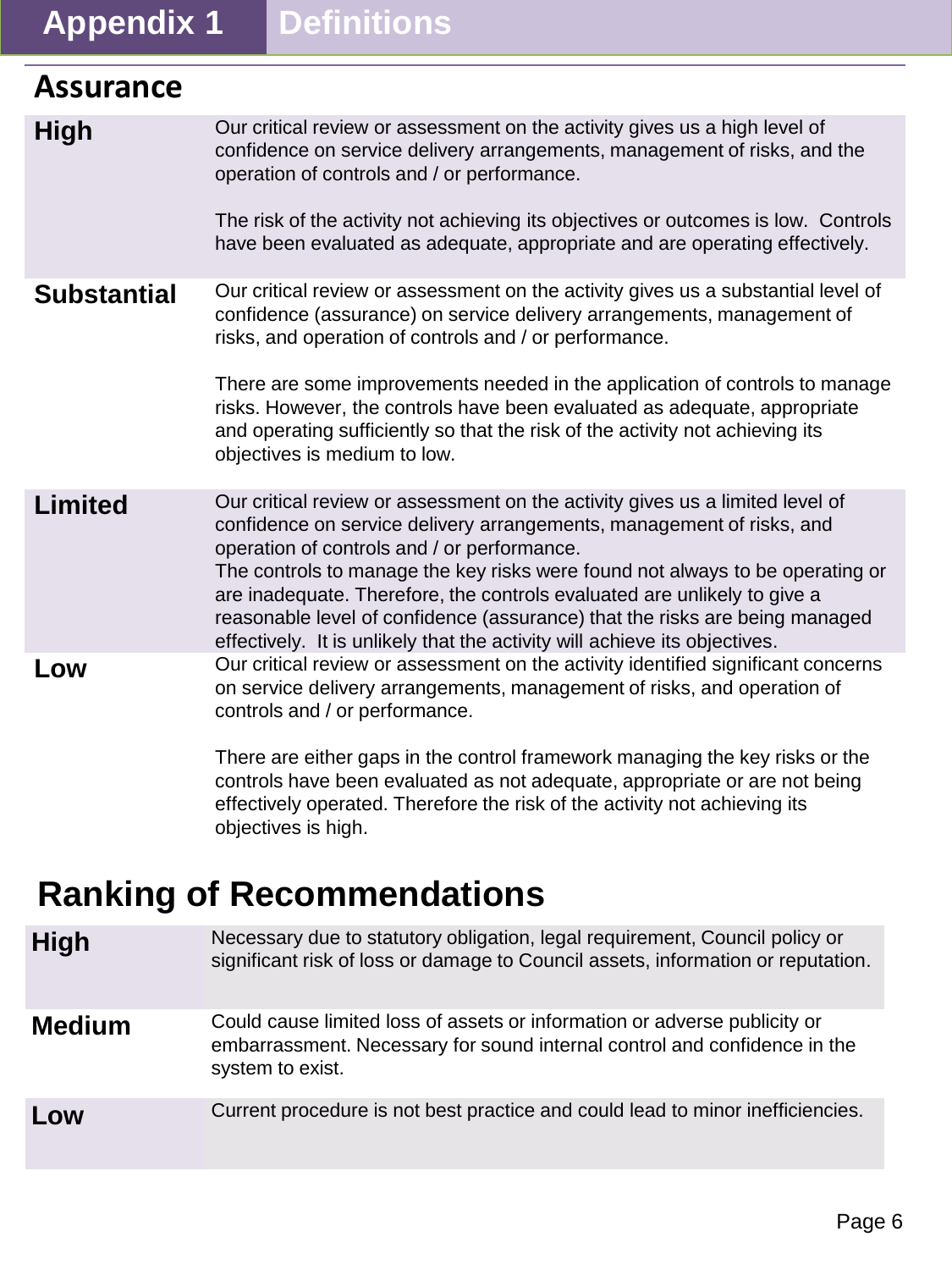# **Appendix 2 Audits with Limited Assurance**

# **Business Continuity**

|                                                                                                    |                   |                        | Recommendations |          |  |
|----------------------------------------------------------------------------------------------------|-------------------|------------------------|-----------------|----------|--|
| <b>Risk</b>                                                                                        | Rating<br>(R-A-G) | Direction of<br>Travel | High            | Medium   |  |
| Risk 1 - Management arrangements for<br><b>Business Continuity Management is not</b><br>effective. | Red               | Positive               | 4               | $\theta$ |  |
| Risk 2 - Staff don't have the necessary<br>skills/experience for BCM.                              | Amber             | <b>Positive</b>        |                 |          |  |
| Risk 3 – BCM is not effective in meeting the<br>needs of the Council.                              | Amber             | <b>Positive</b>        |                 | 0        |  |
| Risk 4 – There is ineffective engagement in<br>respect of BCM.                                     | Green             | Positive               |                 | 0        |  |

### **Scope**

This audit aims to review the previous action plan set by the 2018 audit and assess what progress has been made and the plans going forward.

The risks being assessed during the audit are:-

- •Management arrangements for Business Continuity Management are not effective.
- •Staff don't have the necessary skills/experience for BCM.
- •BCM is not effective in meeting the needs of the Council.
- •There is ineffective engagement in respect of BCM.

#### **Management Comments**

There is a recognition that the process for Business Units to manage their Business Continuity needs to be streamlined and simplified as well as at the same time being fit for purpose. There is still some work outstanding on achieving this but it must be recognised that the co-operation and involvement of Business Managers in this process is crucial.

|                                 |                         |          |             | Original Due Revised Due |                 |                   |
|---------------------------------|-------------------------|----------|-------------|--------------------------|-----------------|-------------------|
| <b>Finding Recommendation</b>   | Action                  | Priority | <b>Date</b> | Date                     | Owner           | <b>Resolution</b> |
| If service managers are failing | A timetable will        | High     | 30/09/2019  | 30/09/2019               | <b>Business</b> | Actioned          |
| to complete the BIA and         | be created              |          |             |                          | Manager         |                   |
| service plans in a specific     | providing a             |          |             |                          | Public          |                   |
| period of time, the issue       | realistic period of     |          |             |                          | Protection      |                   |
| should be escalated to SLT.     | time in which           |          |             |                          |                 |                   |
|                                 | <b>Service Managers</b> |          |             |                          |                 |                   |
| Provide a timetable/timeline    | will complete the       |          |             |                          |                 |                   |
| that the service areas can      | BIAs and plans.         |          |             |                          |                 |                   |
| realistically adhere to and     | Any Service             | High     | 30/09/2019  | 30/09/2019               | <b>Business</b> | Actioned          |
| provide information.            | Managers that fall      |          |             |                          | Manager         |                   |
|                                 | outside of this         |          |             |                          | Public          |                   |
|                                 | period will be          |          |             |                          | Protection      |                   |
|                                 | escalated to SLT.       |          |             |                          |                 |                   |
| Establish a module that is      | Establish a face to     | High     | 13/06/2019  | 13/06/2019               | Emergency       | Actioned          |
| compulsory for all staff        | face, compulsory        |          |             |                          | Planning        |                   |
| members outlining what BCM      | for all training        |          |             |                          | and CCTV        |                   |
| l is and what their role is.    | programme that          |          |             |                          | Officer         |                   |
|                                 | outlines what           |          |             |                          |                 |                   |
|                                 | BCM is and what         |          |             |                          |                 |                   |
|                                 | their role is.          |          |             |                          |                 |                   |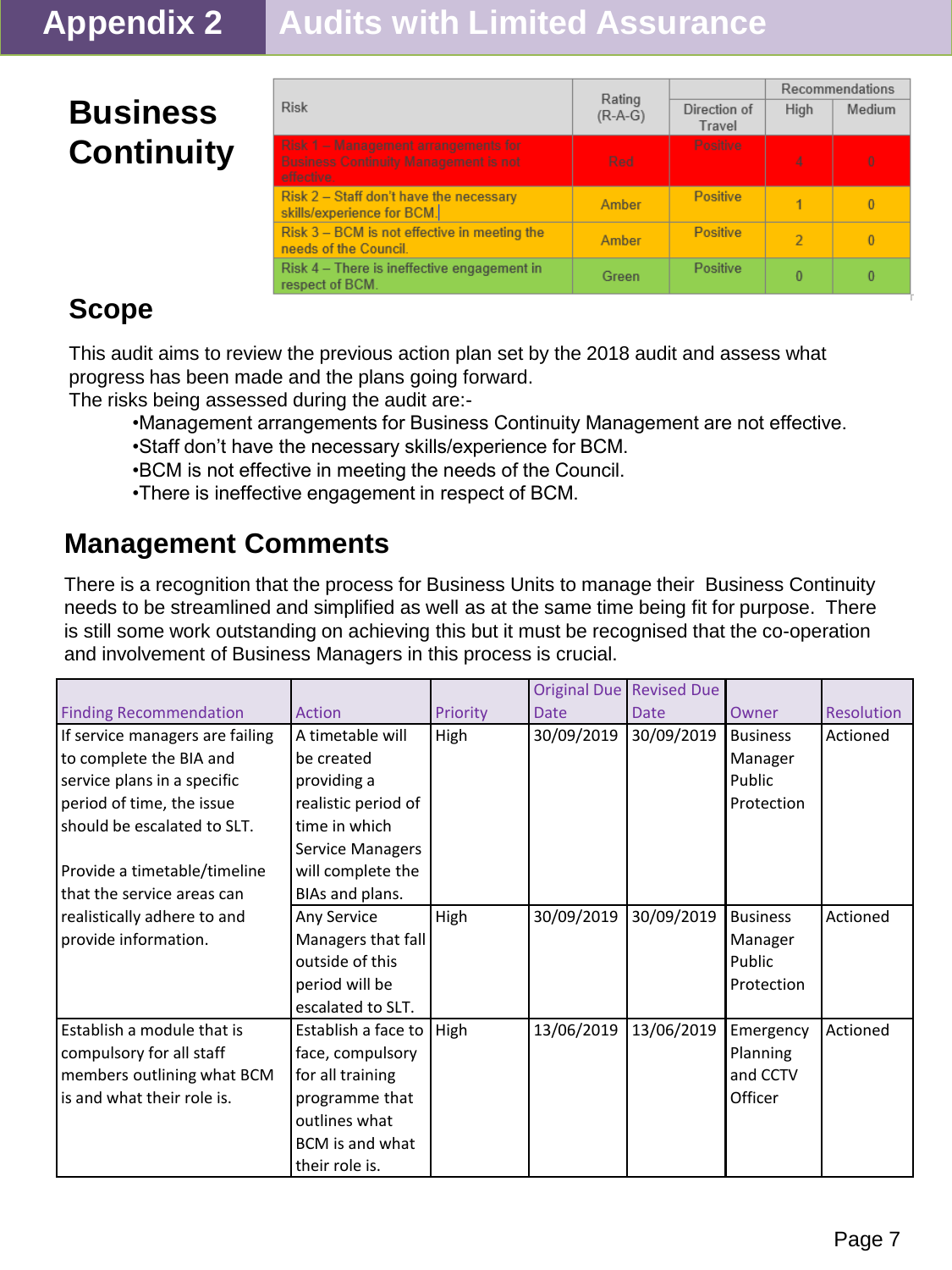# **Appendix 2 Audits with Limited Assurance**

| <b>Finding Recommendation</b>                                                                                                                                                | Action                                                                                                                                    | Priority | <b>Original Due</b><br><b>Date</b> | <b>Revised Due</b><br>Date | Owner                                              | Resolution             |
|------------------------------------------------------------------------------------------------------------------------------------------------------------------------------|-------------------------------------------------------------------------------------------------------------------------------------------|----------|------------------------------------|----------------------------|----------------------------------------------------|------------------------|
| Ensure BCM is easily accessible for<br>all employees.                                                                                                                        | Ensure that BCM is<br>easily accessible for<br>all employees<br>across the Council.                                                       | High     | 13/06/2019                         | 13/06/2019                 | Emergency<br>Planning and<br><b>CCTV Officer</b>   | Actioned               |
| Create a 18 month plan as to how<br>BCM will be integrated into<br>business as usual, which will<br>include SLT meetings, training,<br>awareness management, testing<br>etc. | Create an 18<br>months action plan<br>that outlines 6/7<br>key tasks that will<br>encourage BCM<br>integration into<br>business as usual. | High     | 30/06/2019                         | 30/06/2019                 | Emergency<br>Planning and<br><b>CCTV Officer</b>   | Actioned               |
| Make BCM/BCP a regular<br>item/reminder on the Business<br>Manger's meeting agenda with<br>updates as required.                                                              | Take BCM/BCP to<br>the monthly<br><b>Business Manger's</b><br>meeting regularly<br>giving updates<br>when necessary.                      | High     | 31/05/2019                         | 31/05/2019                 | <b>Business</b><br>Manager<br>Public<br>Protection | Actioned               |
| Report on BCM to SLT every 6<br>months.                                                                                                                                      | Report to SLT every<br>6 months giving<br>BCM updates.                                                                                    | High     | 31/05/2019                         | 31/05/2019                 | <b>Business</b><br>Manager<br>Public<br>Protection | Actioned               |
| Liaise with partners who share<br>premises to allow for a<br>comfortable immediate action if<br>an emergency occurs                                                          | Liaise with partners<br>and Assets to<br>ensure comfortable<br>immediate action<br>following an<br>incident.                              | Medium   | 31/05/2019                         | 31/03/2020                 | Emergency<br>Planning and<br><b>CCTV Officer</b>   | <b>Not</b><br>Actioned |
| Establish a plan for testing.<br>Report to SLT based on what<br>progress has been made- every 6<br>months.                                                                   | Finalise training<br>programme                                                                                                            | High     | 30/09/2019                         | 30/09/2019                 | <b>Business</b><br>Manager<br>Public<br>Protection | Actioned               |
|                                                                                                                                                                              | Test known<br>problem areas of<br>the plan                                                                                                | High     | 30/09/2019                         | 30/09/2019                 | <b>Business</b><br>Manager<br>Public<br>Protection | Actioned               |
|                                                                                                                                                                              | Report to SLT every<br>6 months on<br>progress                                                                                            | High     | 30/09/2019                         | 30/09/2019                 | <b>Business</b><br>Manager<br>Public<br>Protection | Actioned               |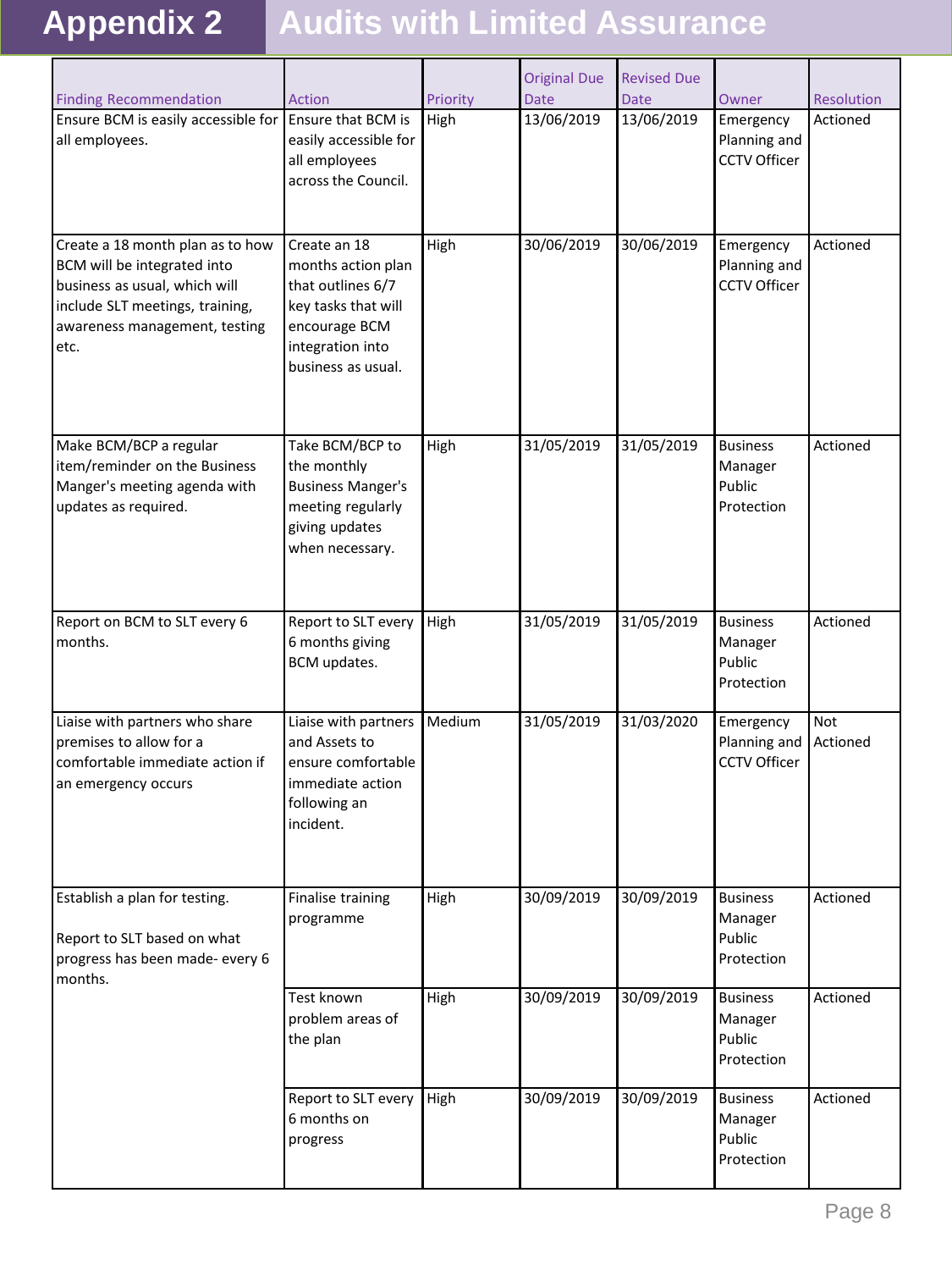# **Appendix 3 Details of Outstanding Actions for Limited Reports**

#### **The following report has been included in a previous progress report and these are the actions remaining to be implemented**

|                               | Recommendation                                                                                                                                                                                                                                                                                                                                                                                    |                                                                                                                                                                                                                                                                                                                                                    |                    |                                                           |                                                                    |
|-------------------------------|---------------------------------------------------------------------------------------------------------------------------------------------------------------------------------------------------------------------------------------------------------------------------------------------------------------------------------------------------------------------------------------------------|----------------------------------------------------------------------------------------------------------------------------------------------------------------------------------------------------------------------------------------------------------------------------------------------------------------------------------------------------|--------------------|-----------------------------------------------------------|--------------------------------------------------------------------|
| Audit<br>Community<br>Centres | That a structure and timetable for<br>visits to centres is introduced.<br>Alongside this a checklist<br>containing key responsibilities<br>from the lease e.g. maintenance<br>activities to be carried out, should<br>be completed as part of the visit.                                                                                                                                          | Action<br>To introduce a timetable for<br>annual visits and record<br>summary of notes for the visit.                                                                                                                                                                                                                                              | Priority<br>Medium | Due Date<br>31/12/2020<br><b>Extended to</b><br>31/03/20. | Owner<br>Senior Health<br>and<br>Community<br>Relations<br>Officer |
| Community<br>Centres          | That Community centres are<br>brought into the Community Plan<br>structure and that some reporting<br>is considered on an annual basis.                                                                                                                                                                                                                                                           | To create a service plan for the<br><b>Community Centres. Outlining</b><br>targets and what they want to<br>achieve within the community.<br>To produce a low level report<br>annually, providing an overview<br>of what has been achieved over<br>the year. Can be used to<br>provide information for<br>councillors should this be<br>requested. | Medium             | 28/03/2020                                                | Senior Health<br>and<br>Community<br>Relations<br>Officer          |
| Community<br>Centres          | Council should look to bring<br>together all information in<br>regards of community Centres so<br>that they are available in one<br>place e.g. leases, insurance<br>certificates, maintenance<br>schedules, site visit notes. This<br>will allow for accurate up to date<br>information and compliance<br>monitoring. This may be possible<br>through the introduction of the<br>Concerto system. | To investigate the use of<br>Concerto as a way of bringing all<br>information together<br>(document control), providing a<br>central control and compliance<br>monitoring.                                                                                                                                                                         | Medium             | 28/03/2020                                                | Senior Health<br>and<br>Community<br>Relations<br>Officer          |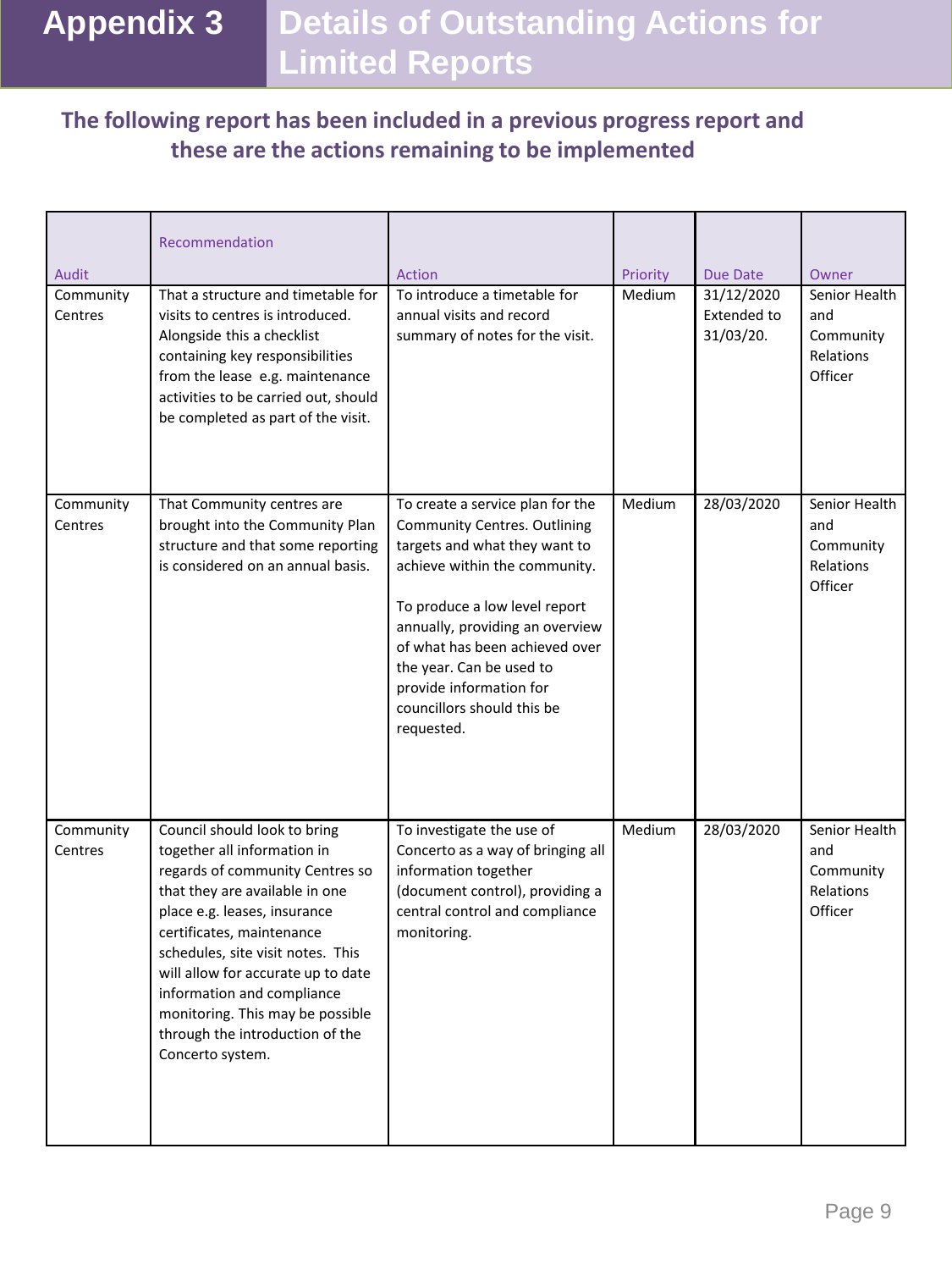**Appendix 4 Details of Overdue Actions**

#### **Outstanding Audit Actions for all audits at 31 January 2020**



#### **High Priority Actions remaining to be implemented**



#### **Medium Priority Actions remaining to be implemented**



Page 10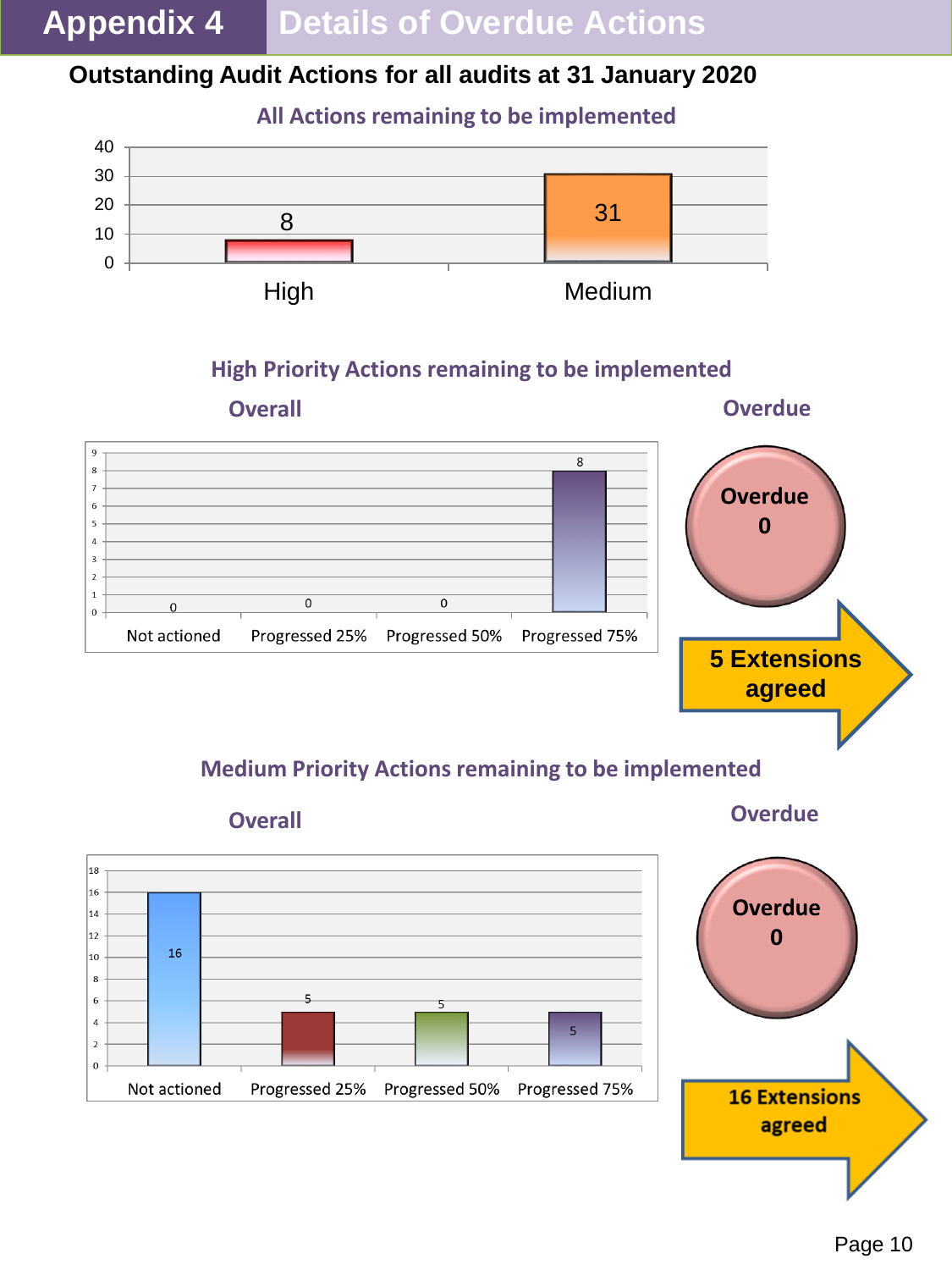# **Appendix 5 2019/20 Audit Plan to date**

| Area                                                                                                                  | Indicative Scope                                                                                                                                                                                                                                                                                                                                          | Planned<br><b>Start Date Start Date</b>                           | <b>Actual</b> | Final<br><b>Report</b><br><b>Issued</b> | <b>Current Status</b><br><b>Assurance</b><br>Opinion                                   |
|-----------------------------------------------------------------------------------------------------------------------|-----------------------------------------------------------------------------------------------------------------------------------------------------------------------------------------------------------------------------------------------------------------------------------------------------------------------------------------------------------|-------------------------------------------------------------------|---------------|-----------------------------------------|----------------------------------------------------------------------------------------|
| Commercialisation                                                                                                     | There is a clear strategy and action plan in place<br>covering the Council's commercial aspirations<br>and this conforms with the relevant legislation.                                                                                                                                                                                                   | Apr-19                                                            | <b>Jul-19</b> |                                         | Put on hold for<br>priority work<br>but now at<br>Draft report                         |
| Mansfield Crematorium                                                                                                 | Completion of the audit of the Mansfield<br>Crematorium Accounts                                                                                                                                                                                                                                                                                          | Apr-19                                                            | Apr-19        | Apr-19                                  | Complete                                                                               |
| <b>Customer Comments</b>                                                                                              | To review the process in place for the receipt of<br>customer comments/complaints and provide<br>assurance that these are dealt with in<br>accordance with the Councils processes and<br>used to inform future service improvements.                                                                                                                      | May-19                                                            | Apr-19        | <b>Jul-19</b>                           | Substantial<br>(Completed)                                                             |
| Pay and grading                                                                                                       | To review the process for implementing the<br>revised pay and grading structure to provide<br>assurance that it has been approved and<br>implemented correctly.                                                                                                                                                                                           | <b>May-19</b>                                                     | Apr-19        | <b>Jun-19</b>                           | High<br>(Completed)                                                                    |
| Financial Strategy and<br>Modelling                                                                                   | To review the financial strategy and provide<br>assurance that it is accurate, compliant and<br>assumptions are realistic, documented and<br>tested. Appropriate approval has been<br>obtained.                                                                                                                                                           | <b>Jun-19</b>                                                     | Jun-19        | <b>Jul-19</b>                           | High<br>(Completed)                                                                    |
| <b>Community Centres</b>                                                                                              | Review of the processes in place which ensure<br>compliance with lease and occupiers liabilities<br>providing the Council with assurance over their<br>lassets.                                                                                                                                                                                           | <b>Jun-19</b>                                                     | <b>Jun-19</b> | Oct-19                                  | Limited<br>(Completed)                                                                 |
| <b>Building Control</b>                                                                                               | There are effective monitoring arrangements in<br>place which ensure that the residents of the<br>district are getting the service expected and<br>included within the agreement.                                                                                                                                                                         | <b>Jun-19</b>                                                     | Aug-19        |                                         | <b>Draft Report</b>                                                                    |
| Newark Cattlemarket                                                                                                   | Completion of the rent calculation for 2018/19                                                                                                                                                                                                                                                                                                            | <b>Jun-19</b>                                                     | <b>Jun-19</b> | $Jun-19$                                | Completed                                                                              |
| Corporate Planning                                                                                                    | To provide assurance that there is a corporate<br>plan in place which clearly links to the priorities<br>of the Council, activities completed by Business<br>Units and how achievement of the priorities are<br>measured - the golden thread.                                                                                                             | <b>Jul-19</b>                                                     |               |                                         | Terms of<br>Reference                                                                  |
| <b>ICT Incident Management</b>                                                                                        | To provide assurance that there is a consistent<br>and effective approach to the management of<br>incidents and cyber security events, including<br>communication on security events and<br>weaknesses.                                                                                                                                                   | <b>Jul-19</b><br>Revised to<br>Sept due to<br>client<br>capacity. | $Dec-19$      |                                         | <b>Draft report</b>                                                                    |
| Workforce changes and<br>succession planning within<br>the Council including<br>changes within the<br>management team | The Council has a workforce plan in place which<br>meets the changing needs of the Council and<br>the demographic and skills of staff. There is<br>also a plan in place for succession planning of<br>key staff identifying positions which hold the<br>greatest risk if vacant i.e. specialist knowledge,<br>statutory responsibility, lone workers etc. | Aug-19                                                            |               |                                         | Changed to<br>February<br>following<br>request by<br>Auditee and<br>approval by<br>NW. |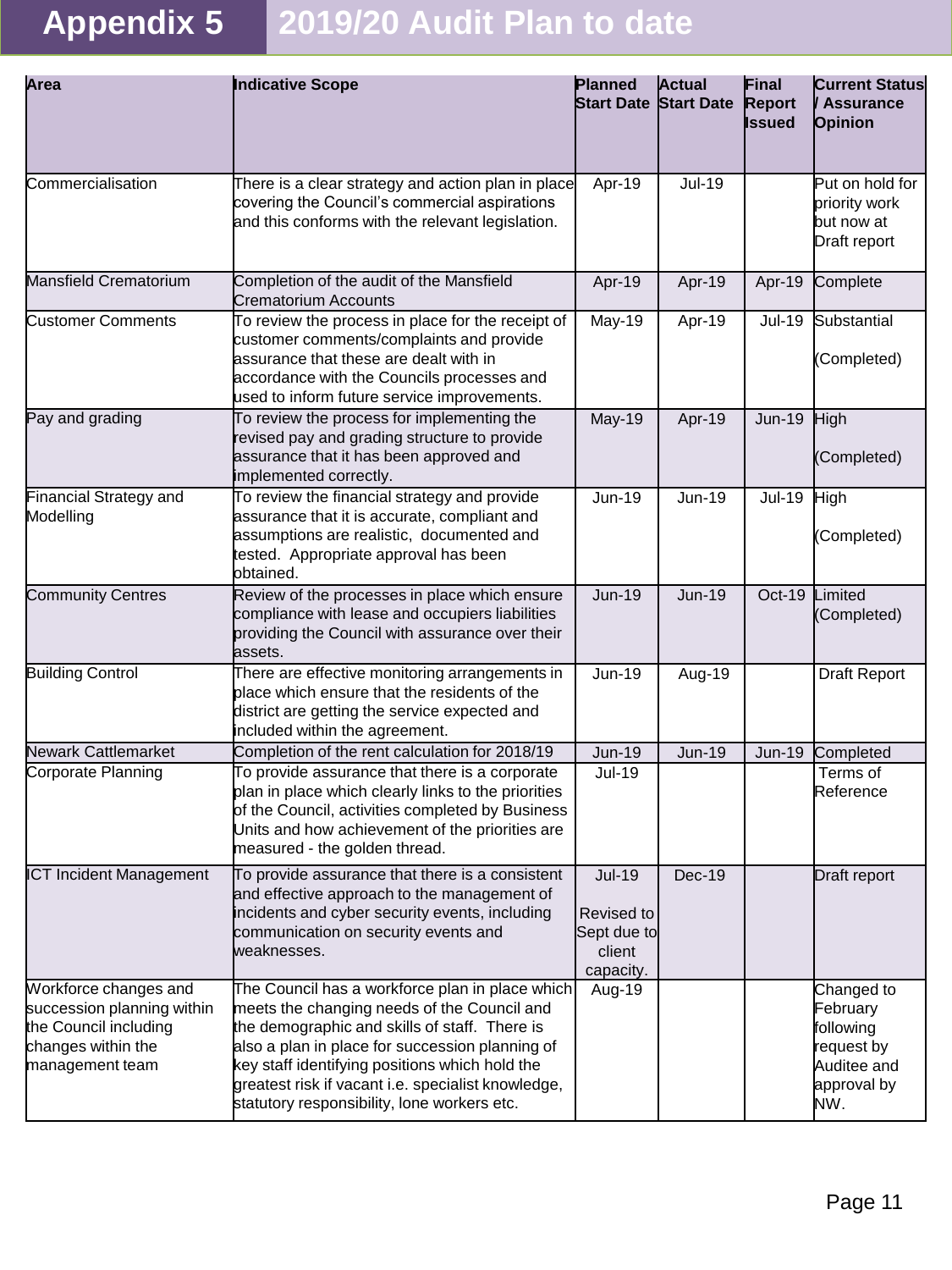# **Appendix 5 2019/20 Audit Plan to date - Continued**

| Area                                       | Indicative Scope                                                                                                                                                                                                                                                                                                                     | Planned<br><b>Start Date Start Date</b> | <b>Actual</b> | Final<br><b>Report</b><br><b>Issued</b> | <b>Current Status</b><br><b>Assurance</b><br>Opinion |
|--------------------------------------------|--------------------------------------------------------------------------------------------------------------------------------------------------------------------------------------------------------------------------------------------------------------------------------------------------------------------------------------|-----------------------------------------|---------------|-----------------------------------------|------------------------------------------------------|
| Performance                                | To provide assurance that the performance<br>process is effective and has a clear link with the<br>Councils' corporate plan. To follow up the<br>recommendations made within the previous<br>report which received a Limited assurance<br>rating.                                                                                    | $Sep-19$                                |               |                                         | Planned                                              |
| <b>Buttermarket</b>                        | To provide assurance that there is effective<br>management of the Buttermarket to ensure that<br>it meets the objectives of the Council.                                                                                                                                                                                             | <b>Sep-19</b>                           | Oct-19        |                                         | Testing                                              |
| Gilstrap                                   | Independent Examination of the Gilstrap<br>accounts in accordance with S145 of the<br>Charities Act 2011.                                                                                                                                                                                                                            | Sep-19                                  | Sep-19        |                                         | Sep-19 Completed                                     |
| <b>Budgetary Control</b><br>/Management    | To provide assurance that the budgets are set in<br>accordance with the financial strategy and<br>Council priorities with accurate reporting and<br>monitoring.                                                                                                                                                                      | Oct-19                                  | N/A           | N/A                                     | Deferred until<br>Financial year<br>2020/21          |
| Procurement                                | To provide assurance over the new<br>arrangements in place for procurement.                                                                                                                                                                                                                                                          | Oct-19                                  | Dec-19        |                                         | Testing in<br>progress                               |
| ICT Patch Management and<br>Change Control | To provide assurance that established<br>organisational processes for patch management<br>and change control are followed and that the<br>systems upon which the Council relies are<br>routinely and regularly checked for<br>vulnerabilities with remedial actions being<br>promptly taken where vulnerabilities are<br>identified. | Oct-19                                  | <b>Nov-19</b> |                                         | Draft report                                         |
| <b>Combined Assurance</b>                  | Updating the assurance map and completing the<br>Combined Assurance report.                                                                                                                                                                                                                                                          | Oct-19                                  | Oct-19        | N/A                                     | Completed                                            |
| <b>Key Control Testing</b>                 | Delivery of key control testing to enable Head of<br>Internal Audit to form an opinion on the<br>Council's financial control environment.                                                                                                                                                                                            | <b>Nov-19</b>                           | Oct-19        |                                         | In progress                                          |
| Capital Programme                          | To provide assurance that the capital<br>programme is appropriately approved, financed<br>land reported.                                                                                                                                                                                                                             | <b>Jan-20</b>                           |               |                                         | Planned                                              |
| <b>Newark Cattlemarket</b>                 | The provide assurance that the arrangements in<br>place for the management of the cattlemarket<br>ensure that the income is collected in<br>accordance with the lease and the terms of the<br>lease are adhered to. The council ensures that<br>the current use and lease supports it's priorities<br>on regeneration for the town.  | $Jan-20$                                | N/A           | N/A                                     | Cancelled                                            |
| Housing Options                            | To provide assurance that the homelessness<br>service is meeting it's objectives and priorities<br>and complies with legislation. The project for<br>the provision of temporary accommodation is<br>well managed and complies with Council<br>processes.                                                                             | $Jan-20$                                |               |                                         | Planned                                              |